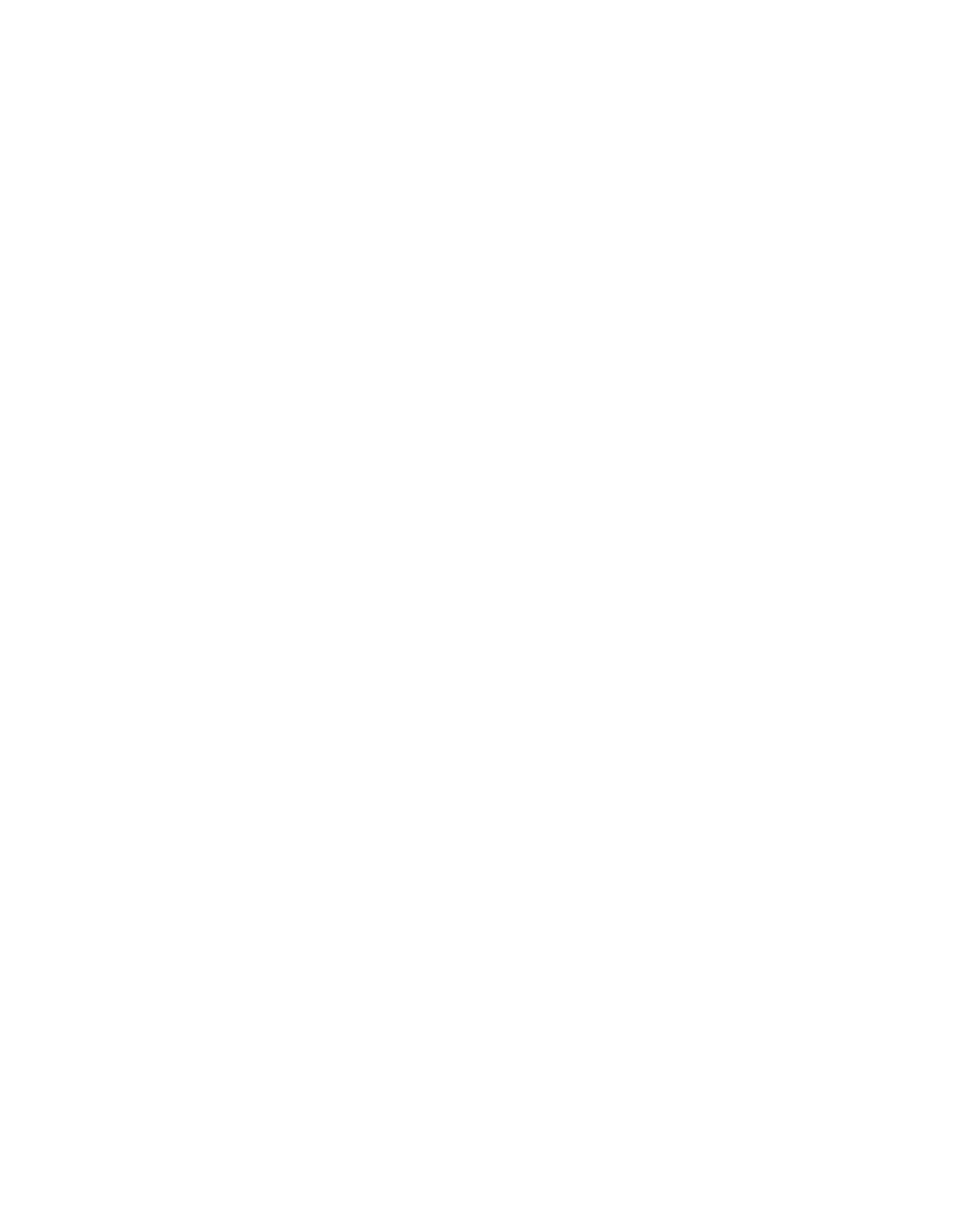## **SENATE BILL 5477**

\_\_\_\_\_\_\_\_\_\_\_\_\_\_\_\_\_\_\_\_\_\_\_\_\_\_\_\_\_\_\_\_\_\_\_\_\_\_\_\_\_\_\_\_\_\_\_

AS RECOMMENDED BY THE CONFERENCE COMMITTEE \_\_\_\_\_\_\_\_\_\_\_\_\_\_\_\_\_\_\_\_\_\_\_\_\_\_\_\_\_\_\_\_\_\_\_\_\_\_\_\_\_\_\_\_\_\_\_

Passed Legislature - 1991 Regular Session

**State of Washington 52nd Legislature 1991 Regular Session By** Senators Conner, Rasmussen, Bauer and Nelson.

Read first time February 1, 1991. Referred to Committee on Governmental Operations.

1 AN ACT Relating to veterans; and amending RCW 41.04.005, 72.36.035, 2 and 73.04.090.

3 BE IT ENACTED BY THE LEGISLATURE OF THE STATE OF WASHINGTON:

4 **Sec. 1.** RCW 41.04.005 and 1984 c 36 s 1 are each amended to read 5 as follows:

6 As used in RCW 41.04.005, 41.04.010, 41.16.220, and 41.20.050 7 "veteran" includes every person, who at the time he or she seeks the 8 benefits of RCW 28B.40.361, 41.04.005, 41.04.010, 41.16.220, 41.20.050, 9 41.40.170, 73.04.110, or 73.08.080 has received an honorable discharge 10 or received a discharge for physical reasons with an honorable record 11 and( $\left(\div\left(1\right)\right)$  Has served in any branch of the armed forces of the United 12 States between World War I and World War II or during any period of 13 war; or (2) has served in any branch of the armed forces of the United 14 States and has received the armed forces expeditionary medal, or Marine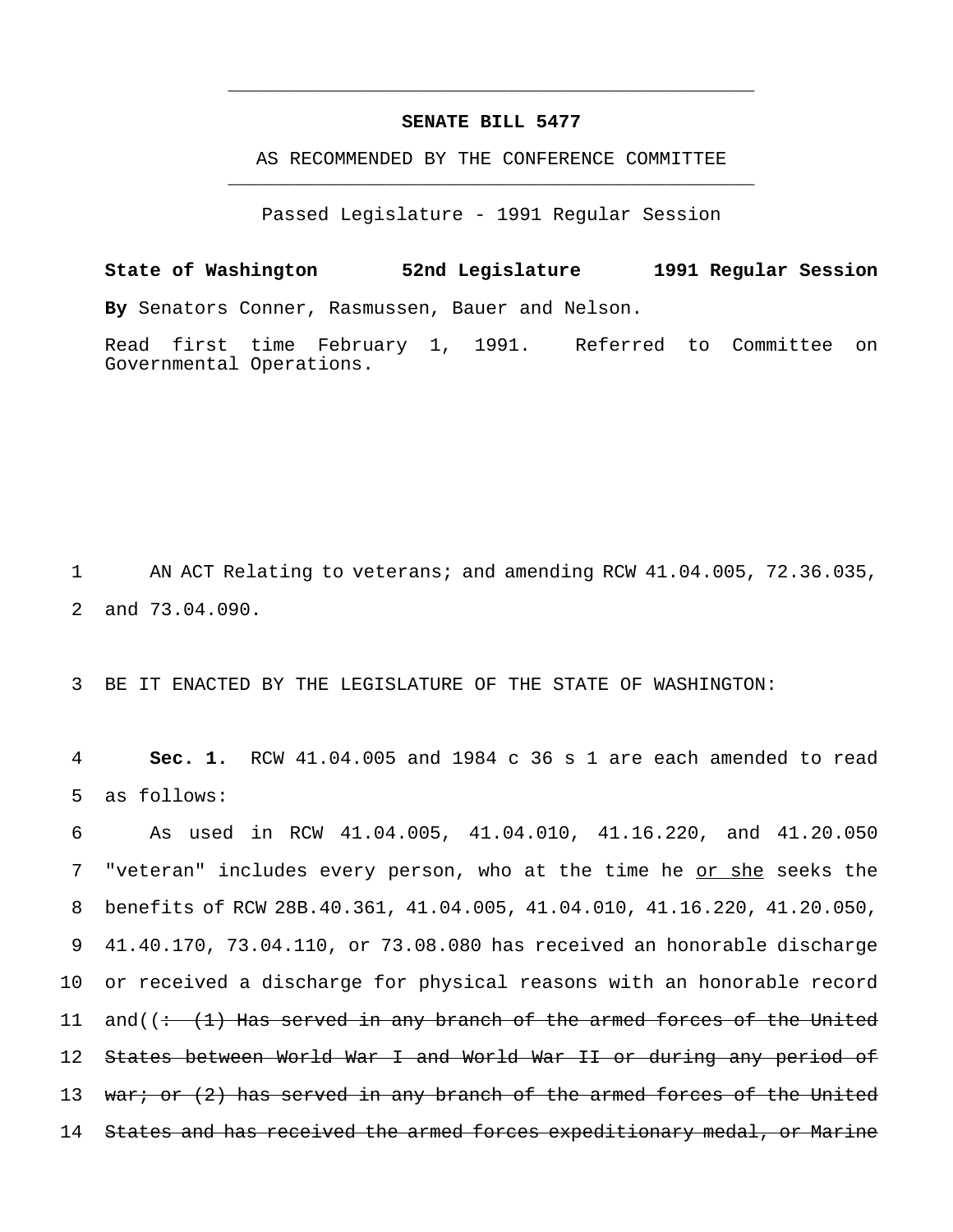Corps and Navy expeditionary medal, for opposed action on foreign 2 soil)) who meets at least one of the following two criteria:

 (1) The person has served between World War I and World War II or during any period of war as either (a) a member in any branch of the armed forces of the United States, (b) a member of the women's air forces service pilots, or (c) a U.S. documented merchant mariner with service aboard an oceangoing vessel operated by the war shipping 8 administration, the office of defense transportation, or their agents, 9 during the period of armed conflict, December 7, 1941, to August 15, 1945, or a civil service crewmember with service aboard a U.S. army 11 transport service or U.S. naval transportation service vessel in 12 <u>oceangoing service during the period of armed conflict December 7,</u> 1941, to August 15, 1945; or

14 (2) The person has received the armed forces expeditionary medal, 15 or marine corps and navy expeditionary medal, for opposed action on 16 <u>foreign soil, for service (a) in any branch of the armed forces of the</u> 17 United States; or (b) as a member of the women's air forces service 18 pilots.

 A "period of war" includes World War I, World War II, the Korean conflict, the Vietnam era, and the period beginning on the date of any future declaration of war by the congress and ending on the date prescribed by presidential proclamation or concurrent resolution of the congress. The "Vietnam era" means the period beginning August 5, 1964, and ending on May 7, 1975.

 **Sec. 2.** RCW 72.36.035 and 1977 ex.s. c 186 s 11 are each amended to read as follows:

 For purposes of this chapter, unless the context clearly indicates otherwise, "actual bona fide residents of this state" shall mean persons who have a domicile in the state of Washington immediately SB 5477.SL p. 2 of 4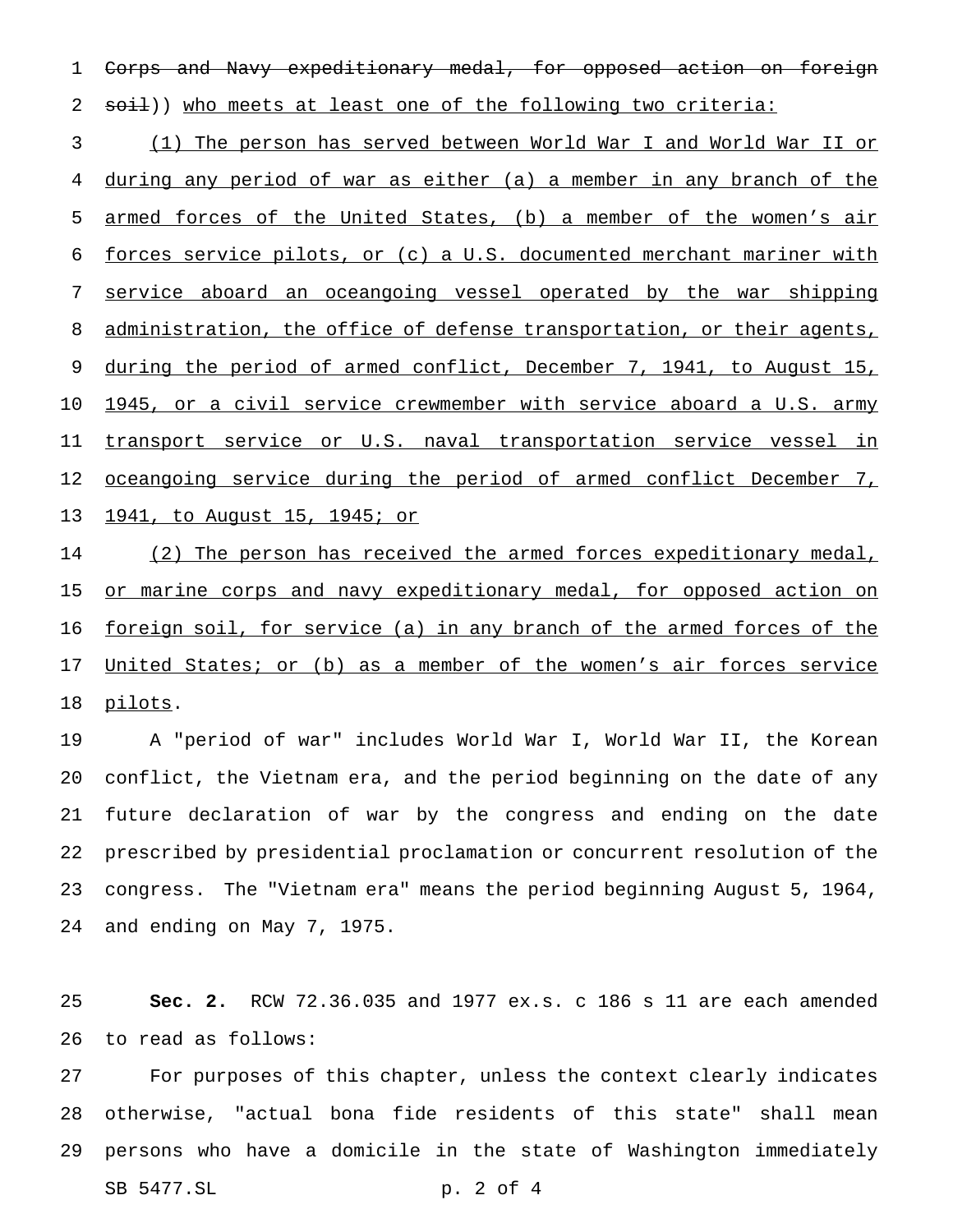prior to application for membership in the soldiers' home or colony or veterans' home. The term "domicile" shall mean a person's true, fixed, and permanent home and place of habitation, and shall be the place where the person intends to remain, and to which the person expects to return when the person leaves without intending to establish a new domicile elsewhere. "Veteran" has the same meaning established in RCW 41.04.005.

 **Sec. 3.** RCW 73.04.090 and 1974 ex.s. c 171 s 45 are each amended to read as follows:

 All benefits, advantages or emoluments, not available upon equal terms to all citizens, including but not being limited to preferred rights to public employment, civil service preference, exemption from license fees or other impositions, preference in purchasing state property and special pension or retirement rights, which by any law of this state have been made specially available to war veterans or to persons who have served in the armed forces or defense forces of the United States, shall be available only to persons who have been subject to full and continuous military control and discipline as actual 19 members of the federal armed forces or to persons defined as "veterans" in RCW 41.04.005. Service with such forces in a civilian capacity, or 21 in any capacity wherein a person retained the right to terminate his or 22 her service or to refuse full obedience to military superiors, shall not be the basis for eligibility for such benefits. Service in any of the following shall not for purposes of this section be considered as military service: The office of emergency services or any component thereof; the American Red Cross; the United States Coast Guard Auxiliary; United States Coast Guard Reserve Temporary; United States Coast and Geodetic Survey; American Field Service; Civil Air Patrol; Cadet Nurse Corps, and any other similar organization.